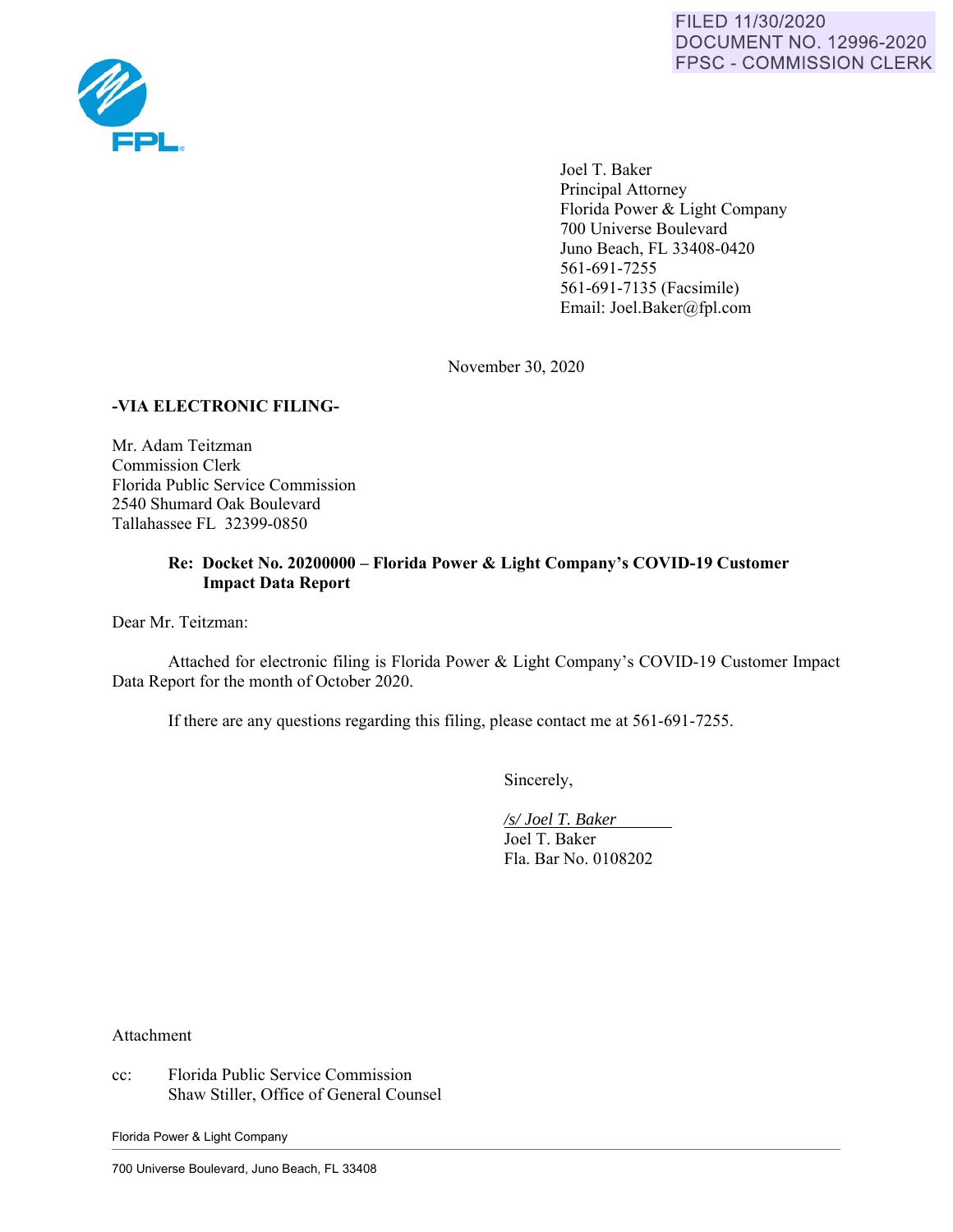**Utility:** Florida Power & Light Company

#### **Reporting Month:** October 2020

*The report should include data as of the last day of reporting month* 

*and is due by the last day of the following month*

| <b>Delinquent Accounts</b>              |                        |                         |  |  |
|-----------------------------------------|------------------------|-------------------------|--|--|
| Number of Accounts 60 -89 days past due | <b>Reporting Month</b> | <b>Prior Year Month</b> |  |  |
| Residential                             | 41,737                 | 16,948                  |  |  |
| Commercial / Industrial                 | 2,739                  | 901                     |  |  |
| Number of Accounts 90+ days past due    | <b>Reporting Month</b> | <b>Prior Year Month</b> |  |  |
| Residential                             | 30,295                 | 6.469                   |  |  |
| Commercial / Industrial                 | 2,594                  | 540                     |  |  |

<sup>1</sup> Unique active accounts with age categorization by age of the account's oldest arrears balance (e.g., if an account has a 30, 60, and 90+ arrears balance, the account will show only once and in the 90+ category)

| <b>Accounts in Arrears</b> <sup>2</sup> |  |                        |  |                         |
|-----------------------------------------|--|------------------------|--|-------------------------|
| Amount 60 -89 days past due             |  | <b>Reporting Month</b> |  | <b>Prior Year Month</b> |
| Residential                             |  | 9,170,224              |  | 2,127,337               |
| Commercial / Industrial                 |  | 1.511.164              |  | 251,360                 |
| Amount 90+ days past due                |  | <b>Reporting Month</b> |  | <b>Prior Year Month</b> |
| Residential                             |  | 9.041.736              |  | 1,240,177               |
| Commercial / Industrial                 |  | 1,449,653              |  | 165,614                 |

<sup>2</sup> Total active arrear balances are based on the aging of the arrears (e.g., a 90+ account in the "delinquent account" section can have balances showing in both the 60-89 aging category and the 90+ aging category)

| <b>Payment Arrangements</b>                                   |                        |                                            |  |  |
|---------------------------------------------------------------|------------------------|--------------------------------------------|--|--|
| Number of Payment Arrangements <sup>3</sup>                   | <b>Reporting Month</b> | March 2020 through Current<br>(cumulative) |  |  |
| Residential                                                   | 245,926                | 1,186,464                                  |  |  |
| Commercial / Industrial                                       | 7,946                  | 47,863                                     |  |  |
| <b>Average Duration of Payment Arrangement</b> <sup>4</sup>   | <b>Reporting Month</b> |                                            |  |  |
| Residential                                                   | 38                     |                                            |  |  |
| Commercial / Industrial                                       | 37                     |                                            |  |  |
| Percent of Customers Under a Payment Arrangement <sup>5</sup> | <b>Reporting Month</b> |                                            |  |  |
| Residential <sup>6</sup>                                      | 2.40%                  |                                            |  |  |
| Commercial / Industrial                                       | $0.50\%$               |                                            |  |  |

 $3$  Total payment arrangements granted through all channels during the reporting month and cumulative

<sup>4</sup> Average duration in days of total payment arrangements granted through all channels

 $<sup>5</sup>$  All active payment arrangements as of the final day of the reporting month divided by the number of active accounts</sup>

 $<sup>6</sup>$  Number of residential customers under a payment arrangement/total number of residential customers.</sup>

7 Number of commercial-industrial customers under a payment arrangement/total number of commercial-industrial customers.

| <b>Bad Debt<sup>8</sup></b>       |  |                        |  |              |
|-----------------------------------|--|------------------------|--|--------------|
| March 2020 through Current        |  |                        |  |              |
| Incremental Bad Debt              |  | <b>Reporting Month</b> |  | (cumulative) |
| Incremental Bad Debt <sup>9</sup> |  | 1.953.409              |  | 35,561,300   |

<sup>8</sup> Total Bad Debt in 2020 for the reporting period less the three-year average (2017-2019) for the same time period

<sup>9</sup> Difference between reporting month and the average of the same month for the prior three years; excluding any prior months that were impacted by named hurricanes. If a prior month is excluded, provide an explanation.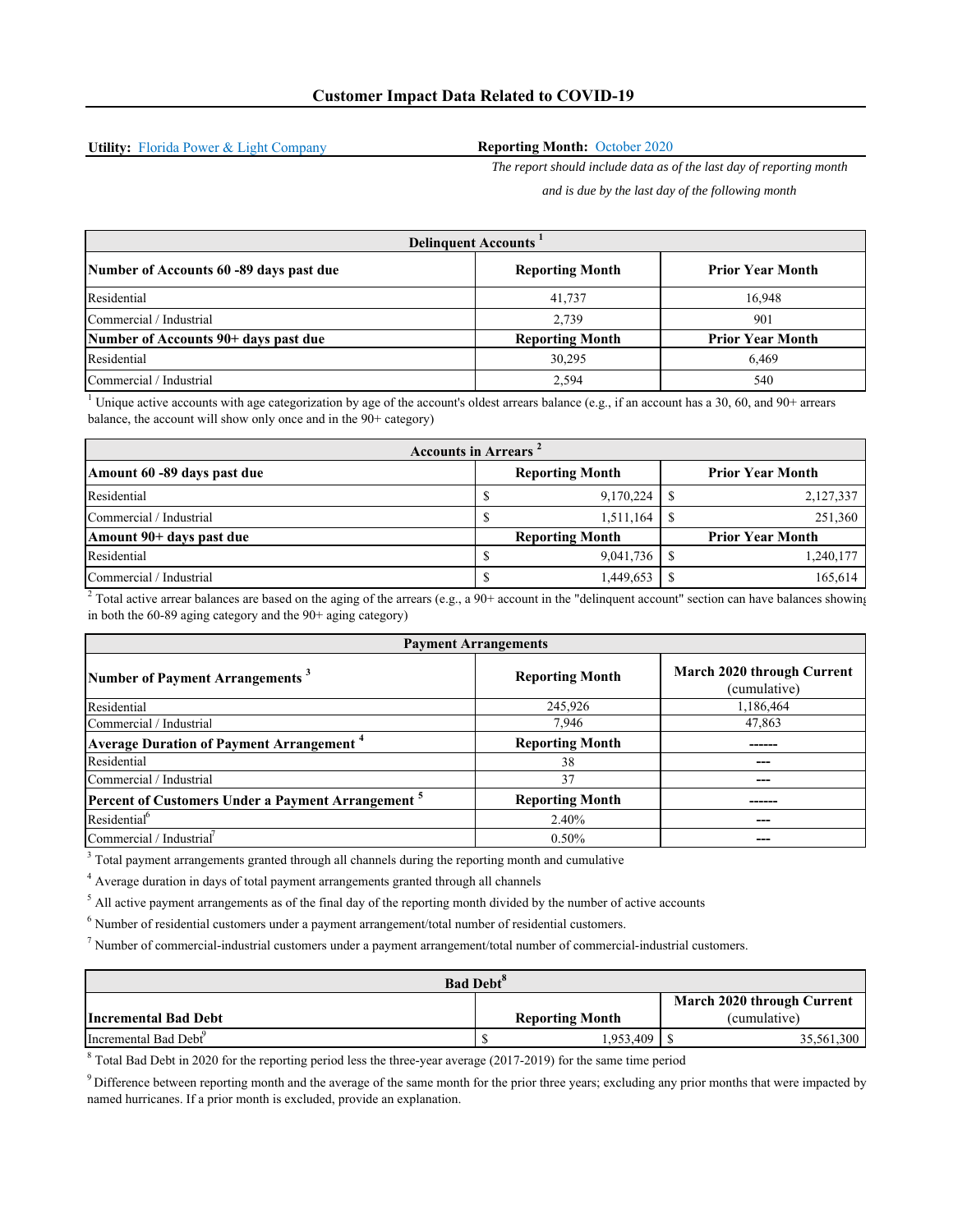| Late Fees <sup>10</sup>             |                        |                         |  |
|-------------------------------------|------------------------|-------------------------|--|
| <b>Number of Assessed Late Fees</b> | <b>Reporting Month</b> | <b>Prior Year Month</b> |  |
| Residential                         | 772,873                | 884.074                 |  |
| Commercial / Industrial             | 77.322                 | 81,698                  |  |

 $\frac{10}{10}$  Late fees billed net of late fee cancellations resulting from customers self-reporting hardship

| <b>Discontinuance of Service</b>                                                |                        |                         |  |
|---------------------------------------------------------------------------------|------------------------|-------------------------|--|
| Number of Accounts who received a <i>Notice of Discontinuance</i><br>of Service | <b>Reporting Month</b> | <b>Prior Year Month</b> |  |
| Residential                                                                     | 341,058                | 442,901                 |  |
| Commercial / Industrial                                                         | 30,105                 | 33,395                  |  |
| Number of Accounts Disconnected from Service                                    | <b>Reporting Month</b> | <b>Prior Year Month</b> |  |
| Residential                                                                     | 72,836                 | 89,832                  |  |
| Commercial / Industrial                                                         | 5.454                  | 5.251                   |  |
| Number of Accounts Reconnected to Service <sup>11</sup>                         | <b>Reporting Month</b> | <b>Prior Year Month</b> |  |
| Residential                                                                     | 60,703                 | 84,106                  |  |
| Commercial / Industrial                                                         | 3,769                  | 4.496                   |  |

<sup>11</sup> Data reflects the number of accounts that had been disconnected during the Current Month but were reconnected. Accounts not reconnected are either closed at the customer request or the account is closed by FPL if no action is taken by the customer within eight billing cycles (~10 calendar days) following a disconnection.

| <b>Customer Communications</b>                                                                                |                        |                                            |  |  |
|---------------------------------------------------------------------------------------------------------------|------------------------|--------------------------------------------|--|--|
| <b>Communications</b>                                                                                         | <b>Reporting Month</b> | March 2020 through Current<br>(cumulative) |  |  |
| Customer-wide COVID-related mass communications (paper, email,<br>phone calls, social media, etc.) $12$       |                        | 49                                         |  |  |
| Targeted Covid-related communications to individual customers (paper,<br>email, phone calls, text, etc.) $13$ | 157,315                | 4,623,570                                  |  |  |

<sup>12</sup> Instances of mass communication to customers resulting from COVID-19 (e.g., social media, news releases, etc.)

<sup>13</sup> Volume of incremental individual customer communication outside of mass communication (e.g., outbound calls, emails, letters)

#### **Customer Communications**

Please provide samples of any new communication/media notices provided to customers concerning the utility's past-due accounts / payment arrangements / late payment waivers / disconnection / reconnection policies issued within the last 30-days.

Please see attached.

In the past 30-days, has the utility made changes to, or implemented new, policies related to past-due accounts / payment arrangements / late payment waivers / disconnection / reconnection? If so, please explain.

The bill credit initiative was completed on November 1st. Approximately 112,000 customers took advantage of FPL's bill credit initiative (74% of eligible accounts) amounting to \$15.5 million in bill credits and reducing customers' past due amounts.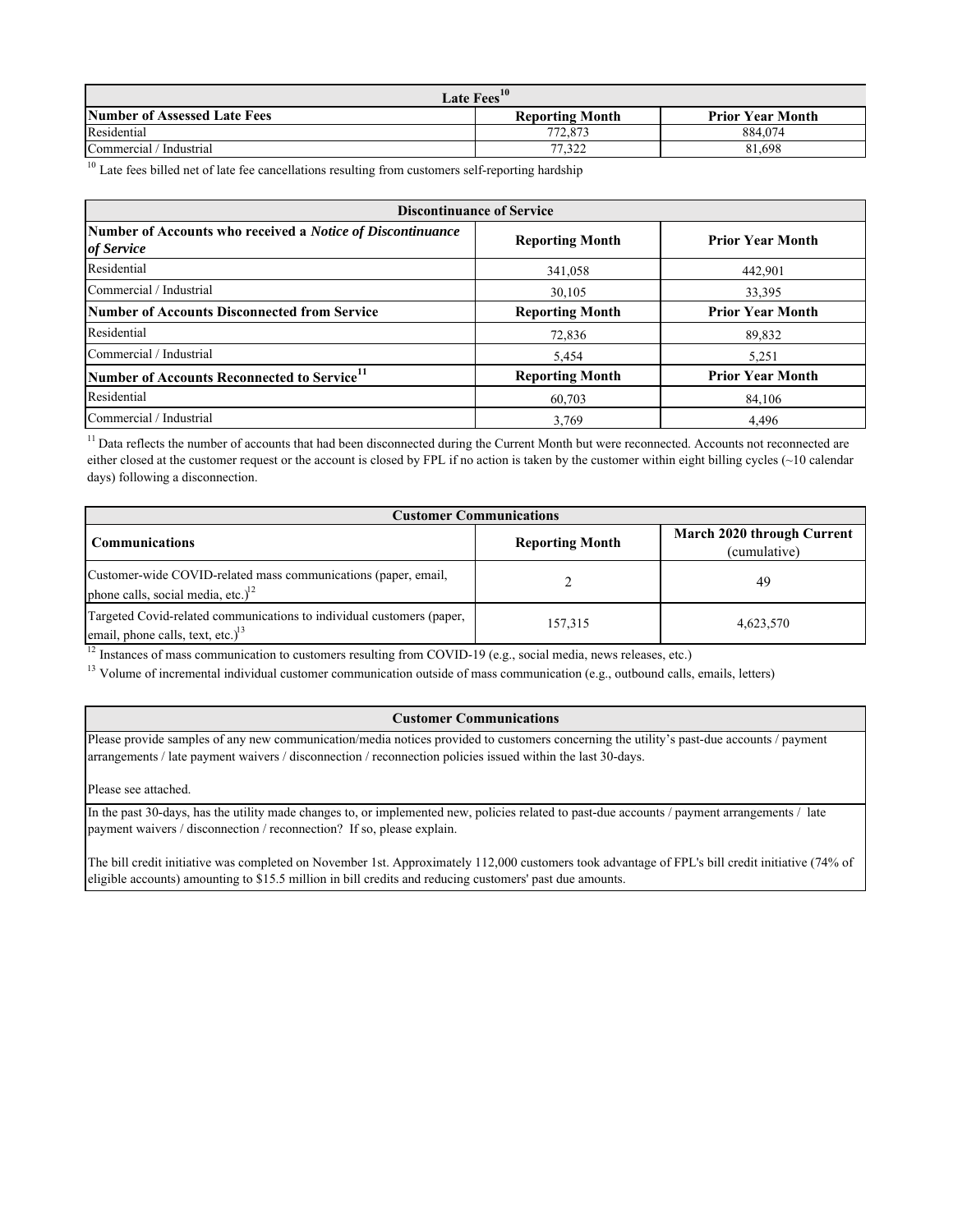## **Florida Power & Light Company (FPL)**

Undocketed – Financial impacts on utility customers as a result of the COVID-19 pandemic

Samples of New Communications/Media Notices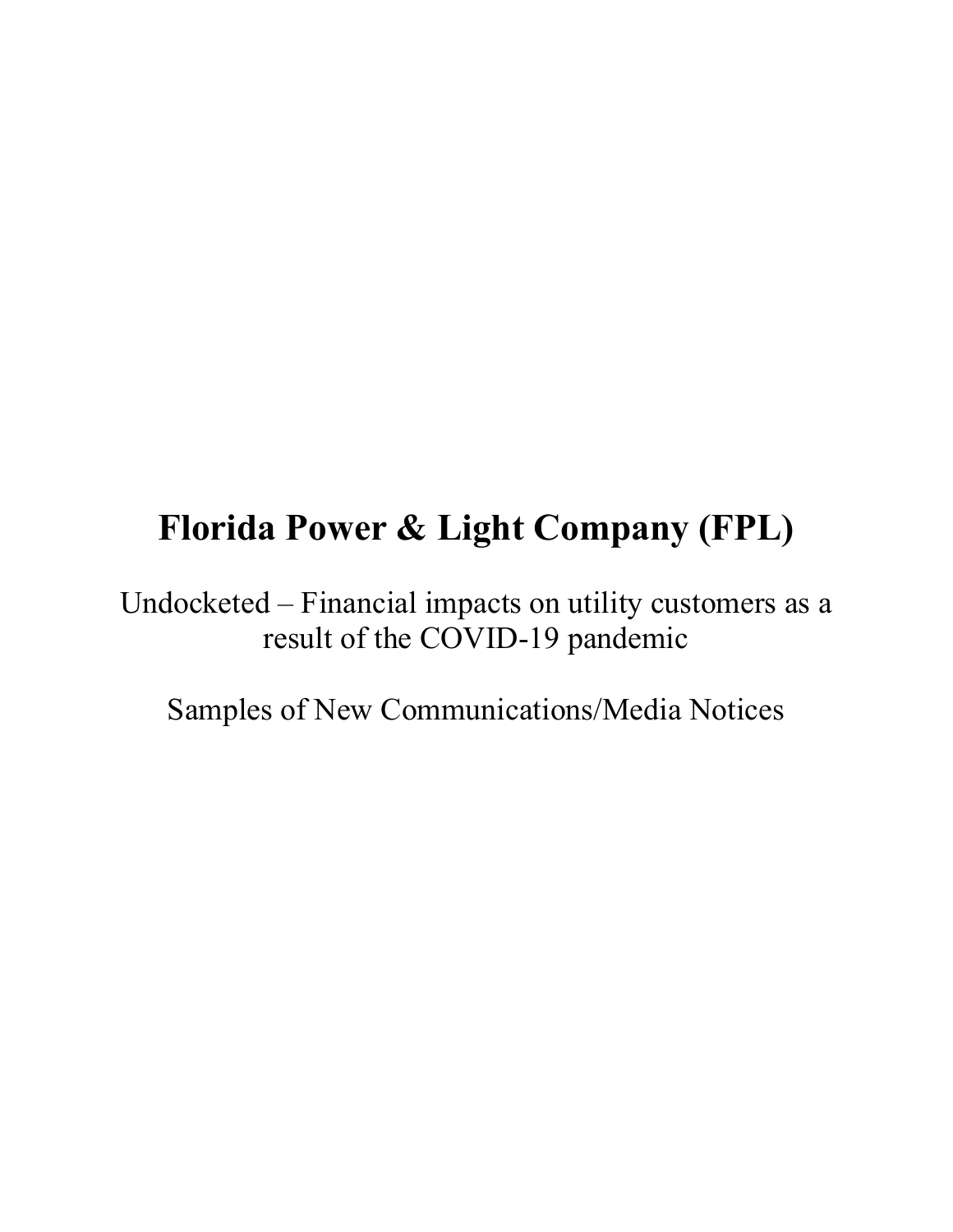# **FPL's Customer Communications**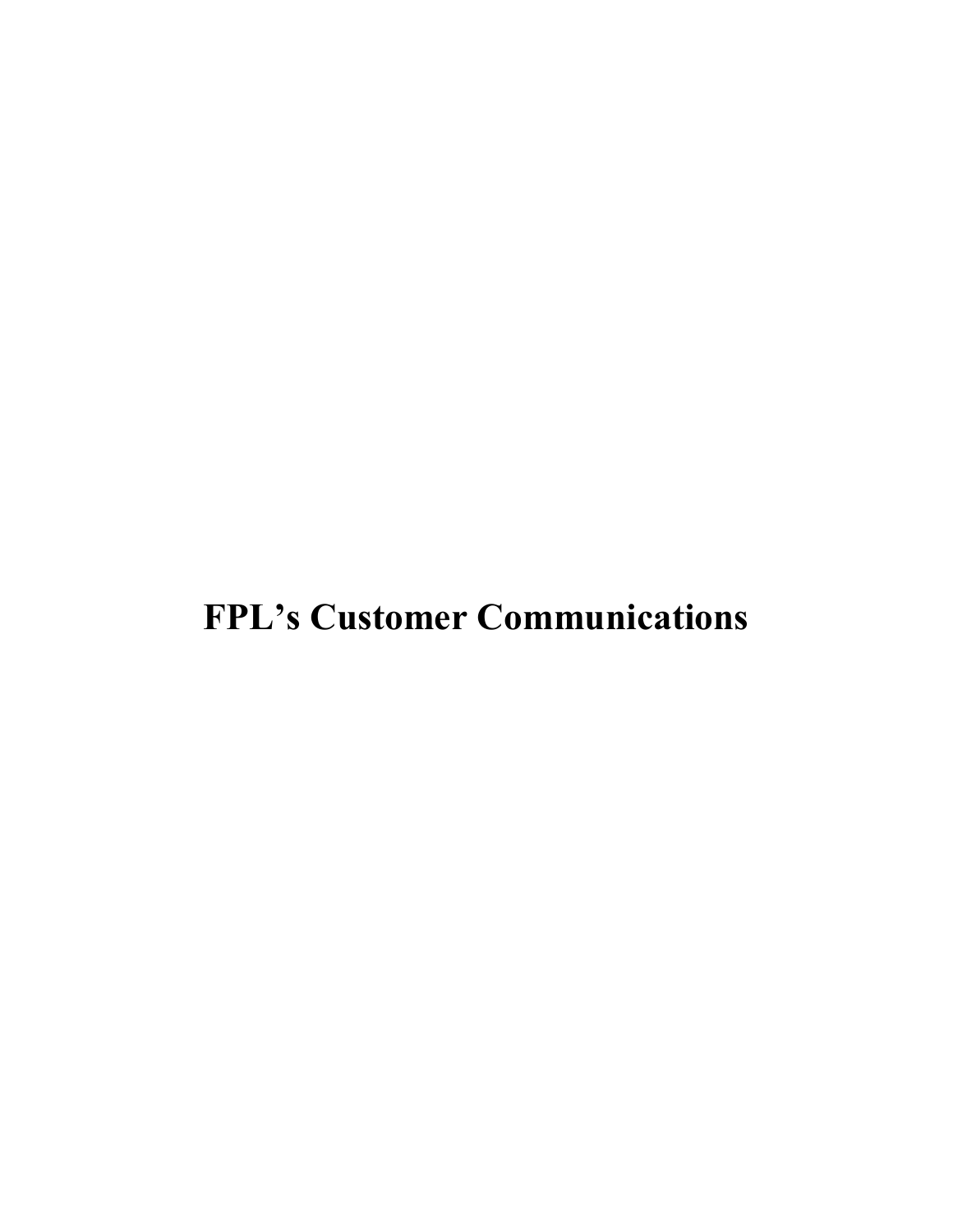#### / 3\* FPL AUTOMATIC BILL PAY - DO NOT PAY \*



XXXXXXX

#### **Hello XXXXXXXXXXX, Here's what you owe for this billing period.**

| <b>Amount of your last bill</b>        | \$98.18                             |
|----------------------------------------|-------------------------------------|
| <b>Payments</b>                        | $-598.18$                           |
| <b>New charges</b> due by Nov 16, 2020 | \$78.11                             |
| <b>Total amount you owe</b>            | \$78.11                             |
|                                        | FPL automatic bill pay - DO NOT PAY |

|                    | Total amount you owe                                                      |                   | \$78.11  |
|--------------------|---------------------------------------------------------------------------|-------------------|----------|
|                    | <b>Total new charges</b>                                                  |                   | \$78.11  |
|                    | <b>Taxes and charges</b>                                                  | 15.78             |          |
| Utility tax        |                                                                           | 4.00              |          |
| Franchise charge   |                                                                           | 4.28              |          |
| Gross receipts tax |                                                                           | 1.75              |          |
|                    | FPL SolarTogether charge<br>FPL SolarTogether credit                      | 27.04<br>$-21.29$ |          |
|                    | <b>Electric service amount</b>                                            | 62.33             |          |
| Fuel:              | (First 1000 kWh at \$0.018840)<br>(Over 1000 kWh at \$0.028840)           | \$11.87           |          |
|                    | Non-fuel: (First 1000 kWh at \$0.066840)<br>(Over 1000 kWh at \$0.077460) | \$42.12           |          |
| Customer charge:   |                                                                           | \$8.34            |          |
| <b>NEW CHARGES</b> | Rate: RS-1 RESIDENTIAL SERVICE                                            |                   |          |
|                    | <b>Balance before new charges</b>                                         |                   | \$0.00   |
|                    | Payment received - Thank you                                              |                   | $-98.18$ |
|                    | Amount of your last bill                                                  |                   | 98.18    |

#### **Oct 26, 2020 Electric Bill**

For: Sep 25, 2020 to Oct 26, 2020 (31 days) **Service Address XXXXXX Account Number** XXXX-XXXX

**Questions?** Contact Us Reliable energy is affordable energy. Learn how we save you money at fpl.com/savings

#### **Meter Summary**

| Meter reading - Meter XXXXX Next meter reading Nov 24, 2020 |                 |  |  |  |
|-------------------------------------------------------------|-----------------|--|--|--|
| Current reading<br>Previous reading                         | 77551<br>-76921 |  |  |  |
| kWh used                                                    | 630             |  |  |  |
|                                                             |                 |  |  |  |

#### **Energy Usage Comparison**

|              | <b>This Month</b> | <b>Last Month</b> | <b>Last Year</b> |
|--------------|-------------------|-------------------|------------------|
| Service to   | Oct 26, 2020      | Sep 25, 2020      | Oct 25, 2019     |
| kWh Used     | 630               | 881               | 1034             |
| Service days | 31                | 30                | 30               |
| kWh/day      | 20                | 29                | -34              |
| Amount       | \$78.11           | \$98.18           | \$115.49         |

#### **Energy Usage History**



#### **Keep In Mind**

- Payments received after November 16, 2020 are considered late; a late payment charge, the greater of \$5.00 or 1.5% of your past due balance will apply. Your account may also be billed a deposit adjustment.
- The amount due on your account will be drafted automatically on or after November 13, 2020. If a partial payment is received before this date, only the remaining balance due on your account will be drafted automatically.
- SolarTogether charges and credits are based on your program participation. Please visit www.FPL.com/SolarTogether to obtain additional information.

If you're experiencing hardship as a result of the coronavirus (COVID-19) and need help with your bill, there are resources available. Learn more

Contribute to Care to Share and help a neighbor in need during this challenging time. Donate today

#### **We're here to help Help your neighbors Easy way to save lives**

As you set clocks back Nov. 1 to end daylight saving time, change smoke alarm batteries to save lives.

**Useful Links Important Numbers** Customer Service: (561) 697-8000

Billing and service details and service details and service of the Coutside Florida: 1-800-226-3545 View back of the bill North American Control of the bill Hearing/speech impaired: 711 (Relay Service)

Energy News To report power outages: The 1800-4OUTAGE (468-8243)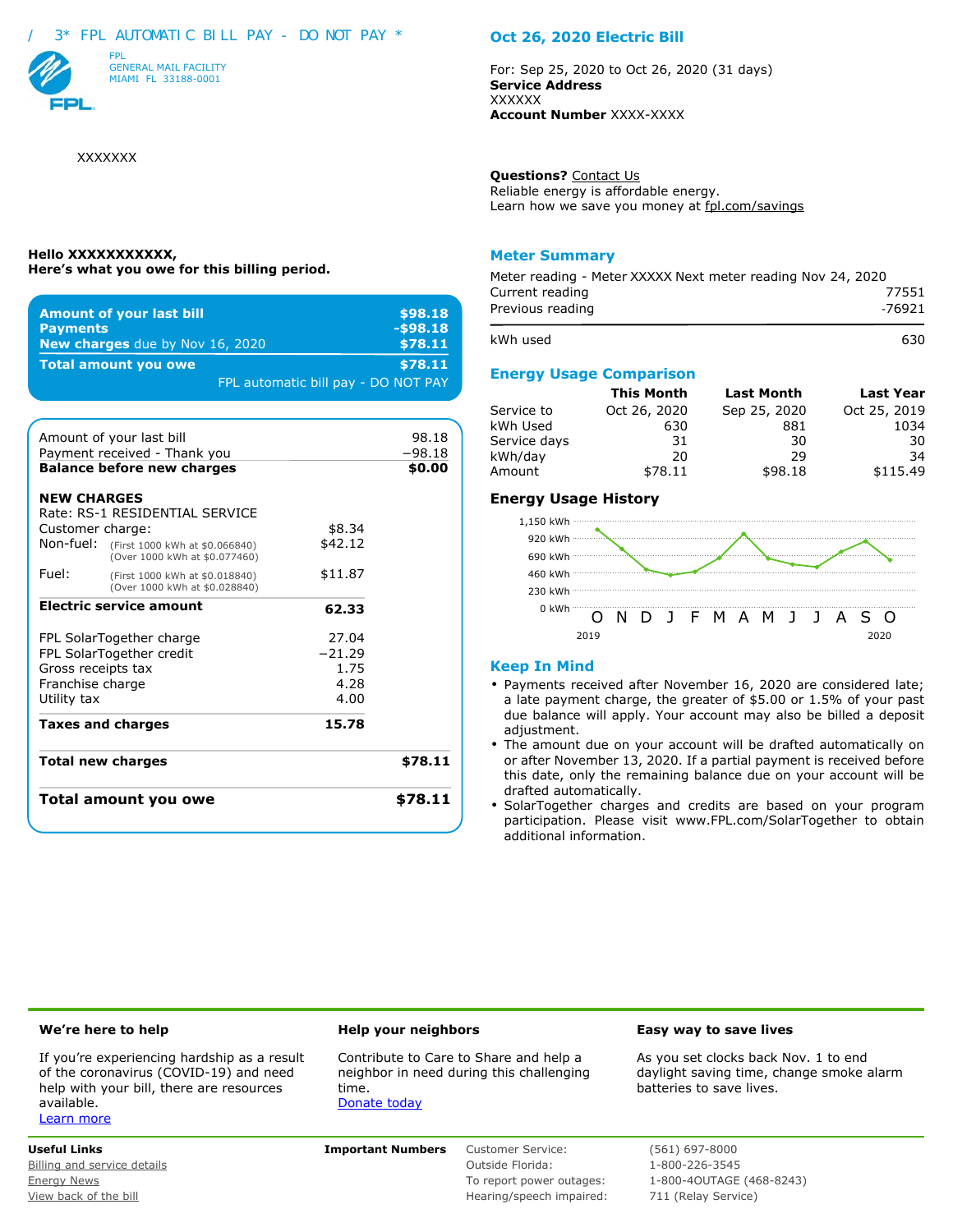# **FPL's News Releases**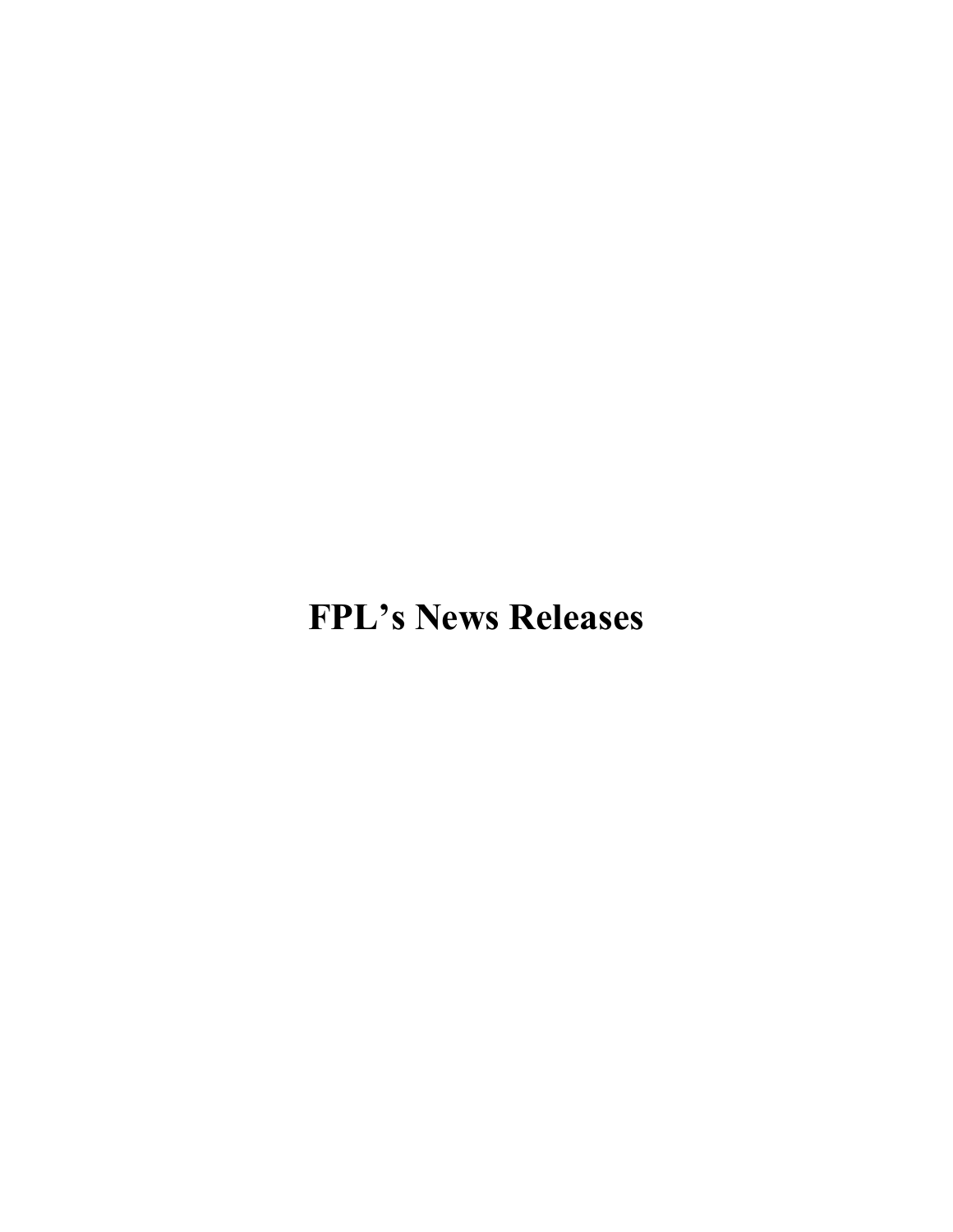

**[Welcome](http://newsroom.fpl.com/welcome) [News Releases](http://newsroom.fpl.com/news-releases) [Featured Stories](http://newsroom.fpl.com/featured-stories) [FPL Blog](http://www.fplblog.com/) [Digital Library](http://newsroom.fpl.com/digital-library) FPL Newsroom**

#### **News Releases**

#### **FPL proposes Main Street Recovery Credit Program to boost small businesses during COVID-19 pandemic**

**- Program seeks to provide support for targeted small businesses that are helping rebuild Florida's economy.**

**- FPL continues to offer a range of relief options for all customers struggling with their electric bills due to COVID-19, including direct credits, payment extensions and waived fees for customers expressing hardship.**

Oct 16, 2020



JUNO BEACH, Fla. – Florida Power & Light Company today announced its plans to expand its coronavirus (COVID-19) relief effort by providing new credits for qualifying small businesses, as the company continues its steadfast support of adversely impacted customers during the global pandemic.

If approved by the Florida Public Service Commission (FPSC), the FPL Main Street Recovery Credit Program would be available to three categories:

**G** New small businesses

Small businesses that were inactive for at least six months Existing small businesses operating in communities under the Opportunity Zones Program designated by the Florida Department of Economic Opportunity

Qualifying small businesses would receive a monthly 10% credit on the energy charge portion of their bill for the duration of the program.

"Despite COVID-19's unpredictability and disruptiveness, one thing remains clear – we are in this together and we are committed to finding solutions for those in need," said FPL President and CEO Eric Silagy. "FPL immediately implemented special COVID-19 policies in mid-March, including offering payment extensions, postponing disconnections and waiving fees. And, we never stop working to find innovative ways to help our customers most in need. Offering new bill credits to small businesses and independent stores that make up the fabric of our communities is one more way FPL is helping to rebuild our economy and move Florida forward."

Pending FPSC approval, the company plans to implement the FPL Main Street Recovery Credit Program for eligible small businesses as soon as possible and offer it through the end of 2021. The company will provide additional information in the coming weeks regarding how eligible small businesses will be able to apply for the new credits.

#### **Florida Power & Light Company**

Florida Power & Light Company is the largest energy company in the United States as measured by retail electricity produced and sold, serving more than 5.1 million customer accounts or an estimated 10 million+ people across the state of Florida. FPL's typical 1,000 kWh residential customer bill is approximately 30% lower than the latest national average and among the lowest in the U.S. FPL's service reliability is better than 99.98%, and its highly fuel-efficient power plant fleet is one of the cleanest among all electric companies nationwide. The company was recognized in 2020 as one of the most trusted U.S. electric utilities by Escalent for the seventh consecutive year. A leading Florida employer with approximately 8,900 employees, FPL is a subsidiary of Juno Beach, Florida-based NextEra Energy, Inc. (NYSE: NEE), a clean energy company widely recognized for its efforts in sustainability, ethics and diversity, and has been ranked No. 1 in the electric and gas utilities industry in Fortune's 2020 list of "World's Most Admired Companies." NextEra Energy is also the parent company of Gulf Power Company, which serves approximately 470,000 customers in eight counties throughout northwest Florida, and NextEra Energy Resources, LLC, which, together with its affiliated entities, is the world's largest generator of renewable energy from the wind and sun and a world leader in battery storage. For more information about NextEra Energy companies, visit these websites: **[www.NextEraEnergy.com](http://www.nexteraenergy.com/), [www.FPL.com,](http://www.fpl.com/) [www.GulfPower.com](http://www.gulfpower.com/), [www.NextEraEnergyResources.com](http://www.nexteraenergyresources.com/)**.

###

**FPL Media Line**

Journalists can reach an FPL spokesperson 24 hours a day, 7 days a week

Call: 561-694-4442

Email: Media.Relations@FPL.com

Twitter: @FPL\_Newsroom (Monitored Monday to Friday, 8 a.m. to 5 p.m.)

#### **Power Tracker Map**



Track power outages online by county or address with our **[interactive map](http://www.fplmaps.com/)**

#### **Media Storm Central**



**Facebook Twitter YouTube**